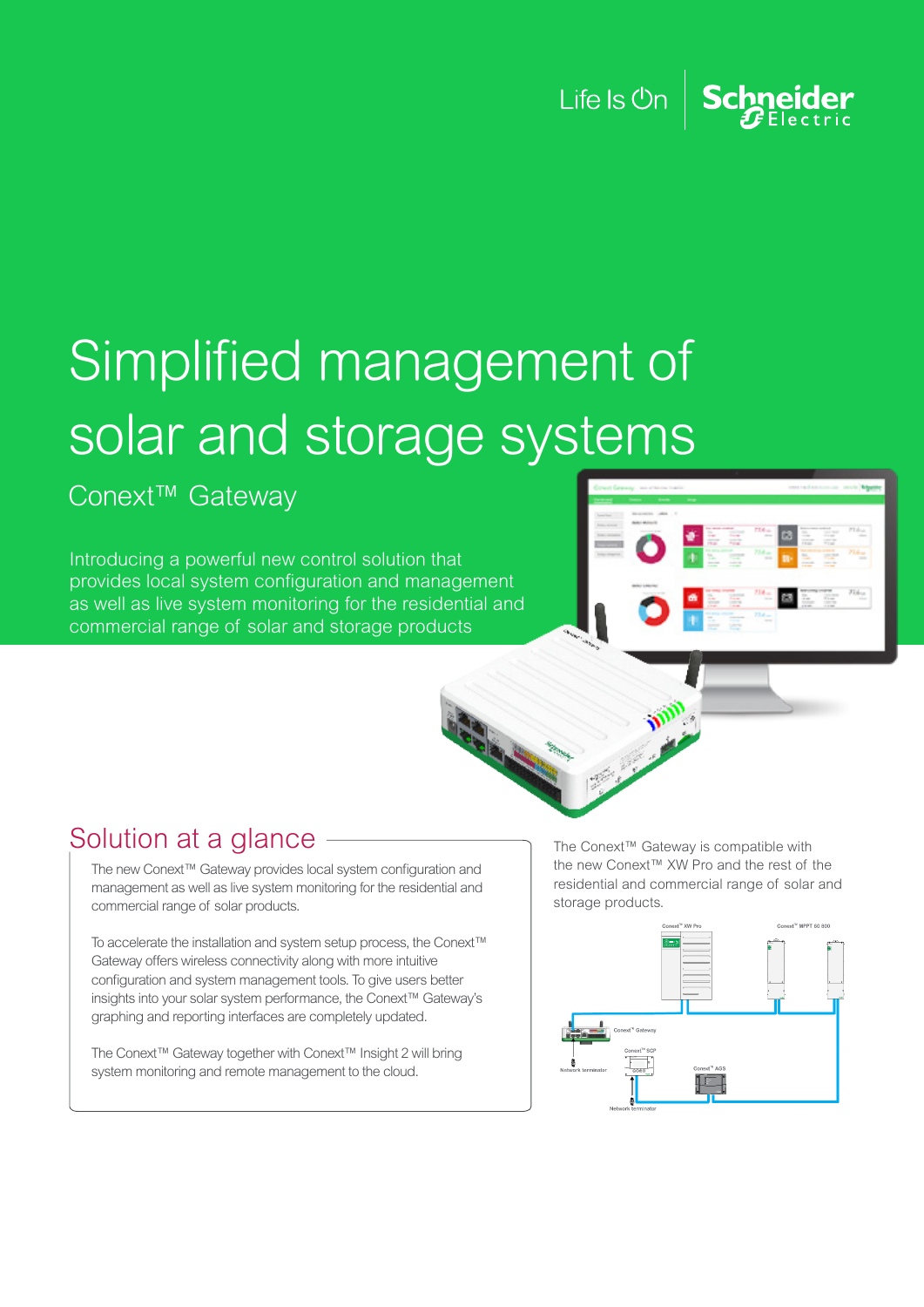### Conext™ Gateway

Advanced diagnostics for solar and battery systems

#### Higher return on investment

- Monitor solar system performance in real time on your local network
- Monitor your system from anywhere using Conext™ Insight 2
- Measure and compare energy performance over varying time frames

#### Flexible

- Multiple visualizations for trend analysis as well as custom data logging for diagnostics
- Built-in wireless access point (WAP) connectivity for easy configuration (wirelessly connect a laptop to your Gateway)
- Built-in wireless station mode for connection to a local area network
- Dual Xanbus channels to support larger networks of devices
- Modbus support for string inverters and third-party Modbus devices<sup>\*</sup>
- Canbus for compatible storage systems (e.g., Li-ion batteries)\*

#### Easy to service

- View or download an events log for faster troubleshooting
- Upgrade Conext™ Gateway and other Conext™ devices firmware through Gateway's web application
- Remotely manage system settings and firmware updates from Conext™ Insight 2\*

#### Easy to install

- Configure devices remotely on the web
- Surface or DIN-Rail mounting options
- Multiple power supply options; AC adapter or Xanbus

\* This feature is in development as of November 21, 2019. Please contact your local sales representative for more information on features under development